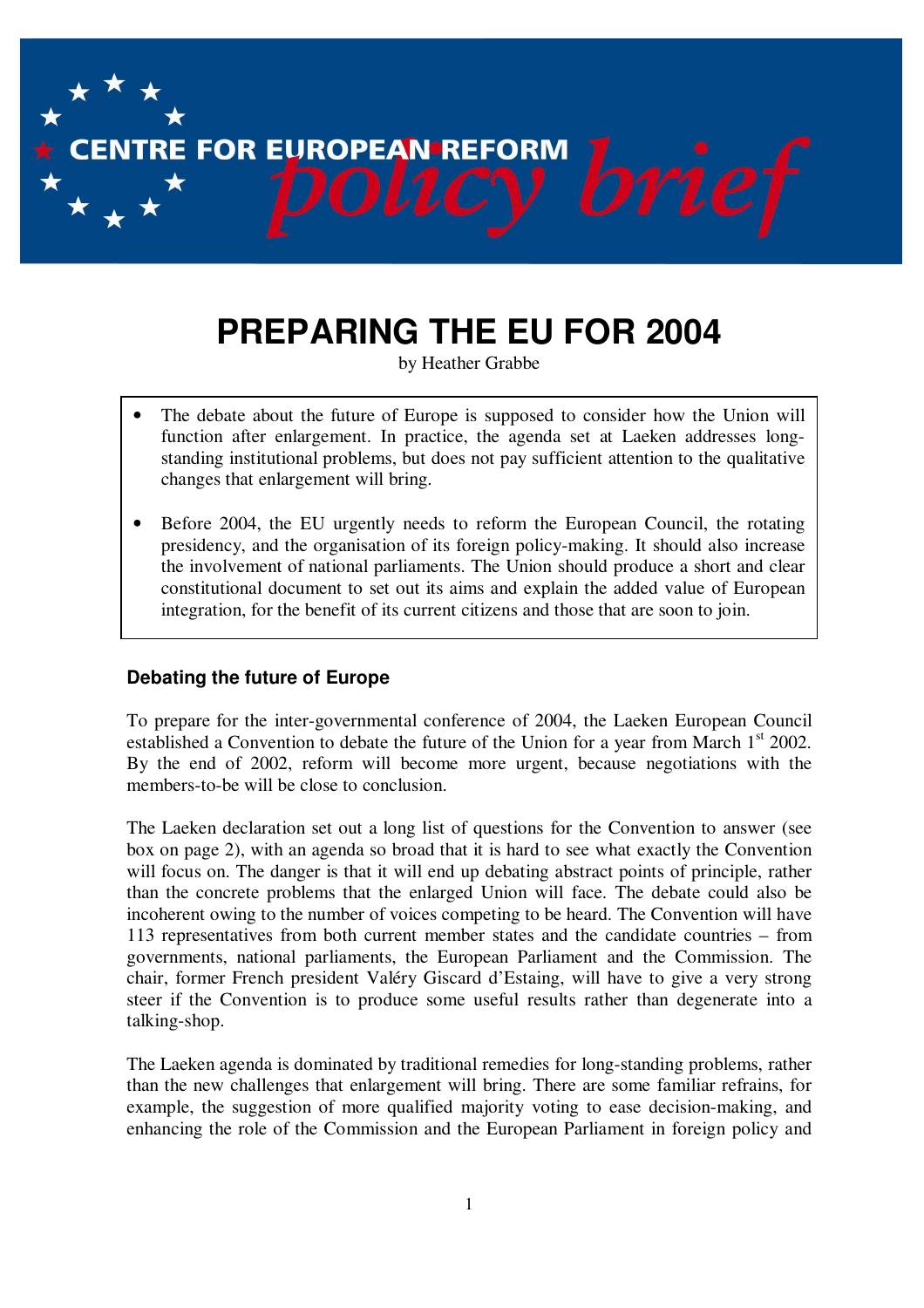internal security. The EU needs to look beyond the problems in its current system, and think imaginatively about how the political dynamics of the Union will change when another dozen members join.

The Laeken declaration set out four very broad areas for the Convention to consider, with many questions attached:

- 'A better division and definition of competence in the European Union
- Simplification of the Union's instruments
- More democracy, transparency and efficiency in the European Union
- Towards a Constitution for European citizens'

Three areas need radical change before 2004:

## *1. Reforming the European Council and the Council of Ministers*

The Laeken summit demonstrated yet again that the six-monthly European Council is not an effective forum for complex decision-making and the solution of long-term problems. The agenda is too often overcrowded with items that the presidency has failed to resolve, or overwhelmed by a sudden crisis. It is a monumental waste of prime ministerial and presidential time to spend days haggling over minor issues, so that each has some small victory to present to the electorate on returning home. Often, the result is low-quality decisions, because the heads of government are prone to grandstanding and cannot necessarily follow all the details of the issues they are discussing.

The European Council needs a very tight agenda that sticks to the issues which cannot be decided below the level of heads of government. That requires more pre-cooking of the summits by senior civil servants and ministers, perhaps in a council of deputy prime ministers or senior ministers designated by the prime ministers. This 'Council of Prime Representatives' could meet more frequently than the six-monthly European Council to work on the detail of the dossiers. It would replace the co-ordinating role of the General Affairs Council, which currently comprises the foreign ministers. This new council would assist the European Council, by thrashing out deals before they reach the prime ministers. It would also help in co-ordinating the work of the sub-groups of the Council of Ministers: the Prime Representatives would try to resolve disputes across different dossiers. They would have greater authority than foreign ministers, because a Prime Representative could appeal to his or her prime minister in the event of a conflict between national ministries.

This idea would meet with opposition from the finance ministers, who are jealous of their powers, and would not want to submit themselves to the Prime Representatives. But even the finance ministers will have to recognise that the EU needs a more effective full-time horizontal co-ordination body, so that an EU of 25-plus members can take decisions.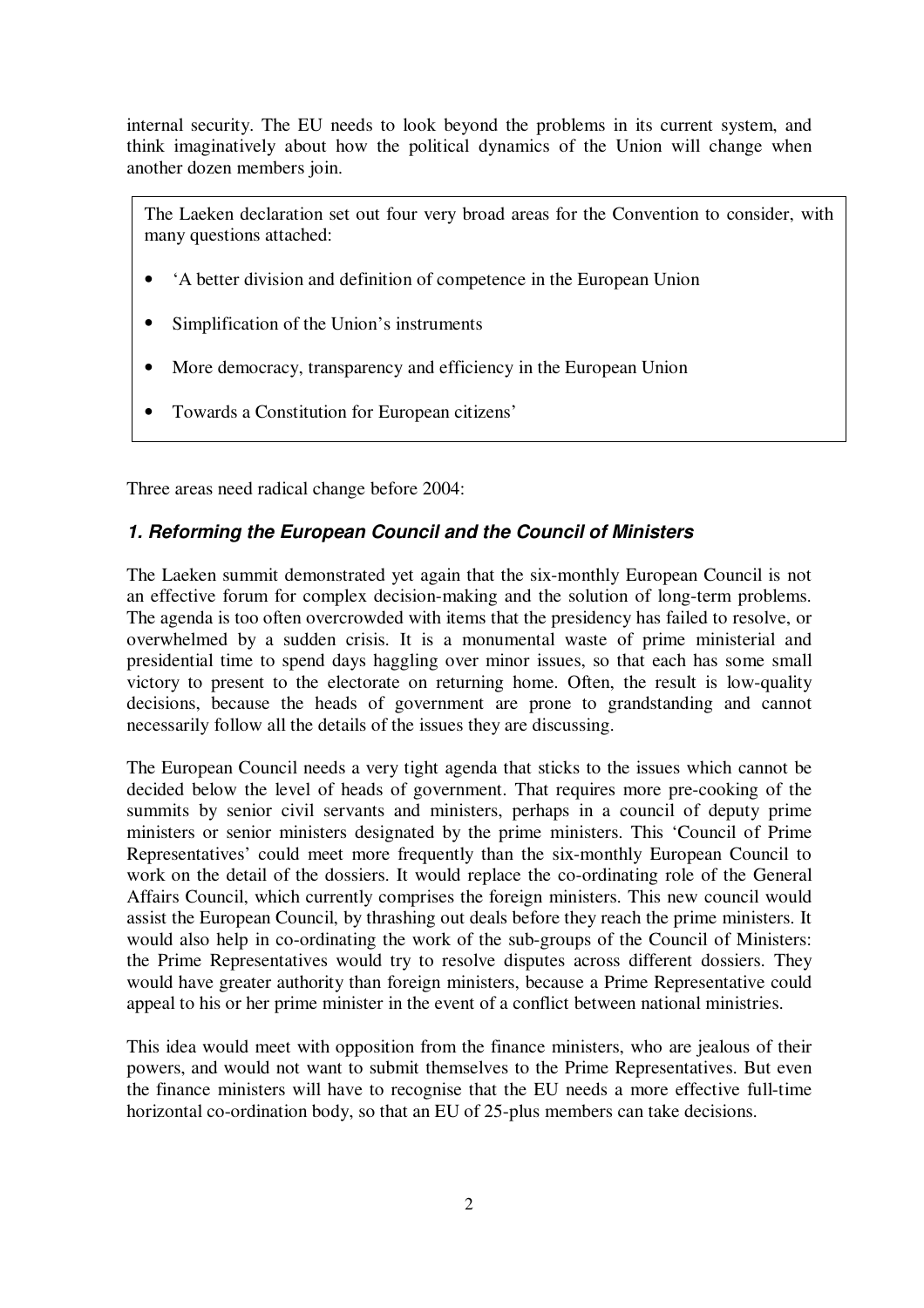The European Council needs a different mechanism to resolve disputes over the location of agencies and appointments to important posts, to avoid the unseemly horse-trading. The Union should establish an independent body of 'wise people' to consider the bids from candidates for top jobs and cities wanting to host EU bodies. The wise people should decide more objectively than prime ministers, and according to a set of clear criteria. As for the European Council's other business, the heads of government should vote according to the procedure used for a given policy area in the Council of Ministers, whether that is unanimity or a qualified majority vote.

# *2. An integrated foreign policy organisation*

The rotating presidency for foreign policy has to be abolished if the EU is to be taken seriously abroad. The EU loses diplomatic clout when its agenda changes every six months, as a new group of officials takes over and starts promoting another country's own pet projects. The EU sends mixed messages because several people claim to speak for it. It has to send a three-person delegation around the world to represent the presidency, the Commission and the High Representative for foreign policy.

The EU's credibility may also suffer when a small country holds the presidency. Although small countries often run the most effective presidencies, they are not taken seriously in Washington, Moscow or Beijing. They may lack the diplomatic weight to speak for Europe. Instead of the rotating presidency, the EU should have a permanent staff for foreign policy, based around the office of Javier Solana, the High Representative for foreign policy.

The EU should also merge Solana's job with that of Chris Patten, the commissioner for external relations. In theory, the division of labour between them is clear. Solana does the diplomacy, while Patten implements the EU's aid programmes and manages political instruments. However, in practice it is hard for them to join up their resources. The money and the diplomacy need to be united. The most elegant solution would be simply to merge the two jobs, creating a new foreign policy supremo. The new High Representative could be placed inside the Commission – with a special status – but answerable to EU foreign ministers. The new foreign policy supremo should still be appointed by the European Council, to emphasise the member states' ownership of the common foreign and security policy.

More generally, the EU needs to overhaul its ramshackle decision-making structure for foreign policy. It has a huge number of policies that influence other countries, but they are made in separate fora by different ministers and too often with conflicting objectives. The EU needs to match its foreign policy objectives with other policies, such as trade, aid, migration and border policies. To achieve that, a new foreign affairs council is needed to ensure that the Union's huge range of policies supports an overall diplomatic strategy. If the General Affairs Council is to make way for the Prime Representatives, as argued above, then the foreign ministers need their own council to discuss external policy.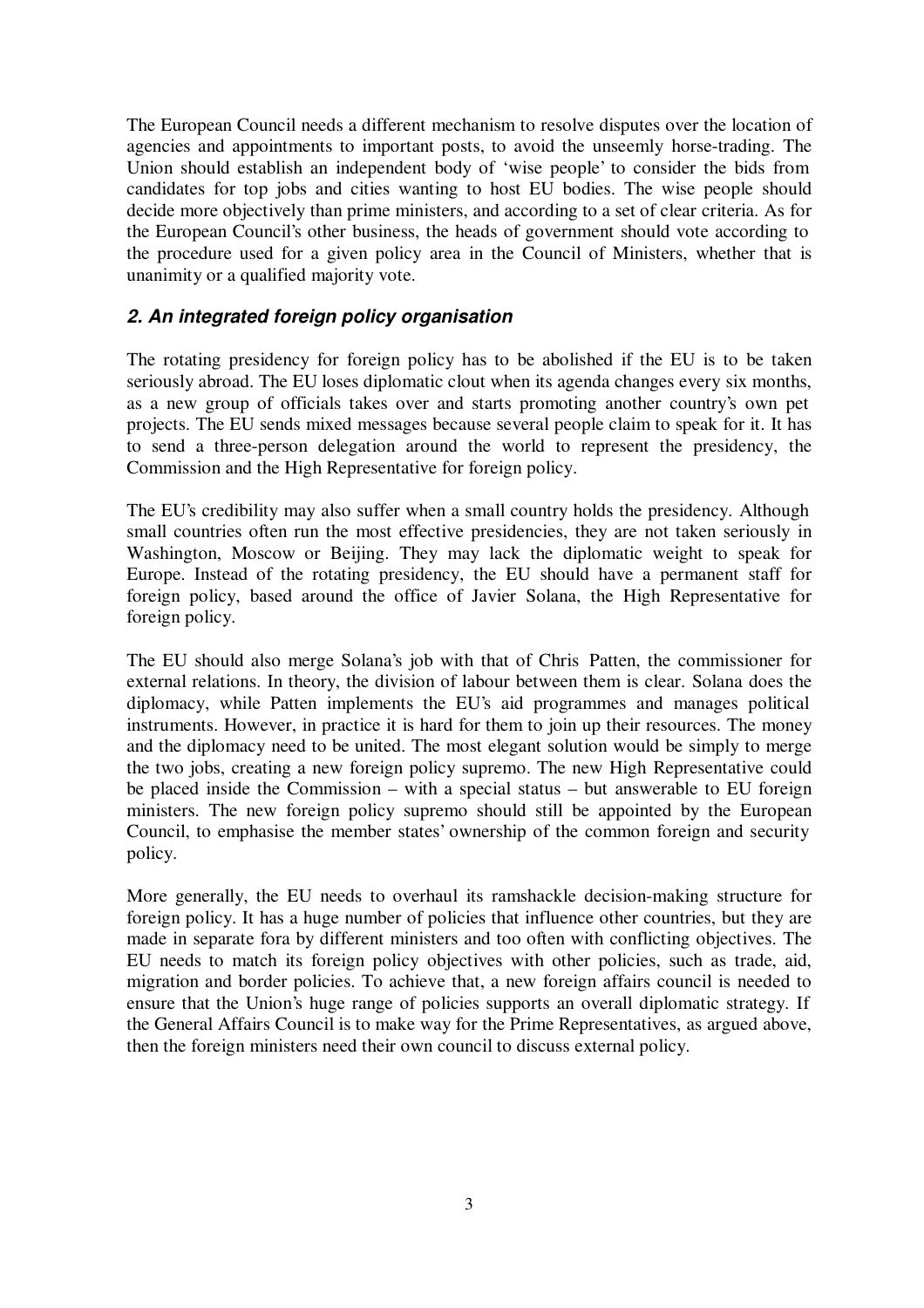## *3. Involving national parliaments*

In his Warsaw speech of October 2000, Tony Blair proposed a second chamber of the European Parliament, consisting of national parliamentarians. The role of this chamber would be to check legislation for compatibility with a charter of competences, and also to oversee the EU's work on foreign and defence policy. However, this idea has not won support from many other governments, while the European Parliament – fearing a putative rival – is strongly opposed.

Nevertheless, all governments recognise the importance of involving national parliaments in the workings of the EU. Each member state has to work out how its parliament can best monitor the EU legislative process; for example, in Denmark the *Folketing* follows EU affairs closely and exerts great influence on the Danish government.

While there is little appetite for creating a major new institution consisting of national MPs, there may be a role for a more modest institutional reform that would enhance the role of national parliaments. More than a decade ago, Lord Brittan – then Sir Leon, a European commissioner – proposed a new committee of national parliamentarians. This would have the power to ask the European Court of Justice to rule on whether a law violated the principle of subsidiarity. The committee could make this request at any stage of the legislative process. The EU has since set up COSAC – the Conference of Community and European Affairs Committees to allow parliamentarians to meet and exchange views on European affairs. However COSAC remains an obscure body, unable to attract the best and the brightest MPs to sit on it, because it has no real power. The EU should consider remodelling COSAC to take on the kind of task envisaged by Lord Brittan.

This committee should also look back on past EU legislation, some of which may no longer be necessary. Once a year, this committee of national MPs could present the European Council with a list of outmoded laws. The heads of government would then take a political decision on which of them should be kept, and which repealed, and instruct the EU institutions to implement their decision. For example, should the EU really regulate the sale of ornamental plants, or the noise emissions of lawnmowers? Such a procedure might well have a positive impact on public opinion: people would see that the EU could give up powers as well as take on new ones. And national parliaments would gain a greater stake in the EU's political system.

#### **Principles for the 2004 debate: policies should shape institutions**

In reshaping the institutions, the EU's leaders should consider which policies will become most important over the next decade. The 2000 Eurobarometer poll showed that the top three concerns of EU-15 citizens are subjects which the EU has only recently begun to address: tackling unemployment; maintaining peace and security in Europe; and fighting organised crime and drug trafficking. The EU has moved only slowly into these areas. It still spends a wildly disproportionate amount of its resources – financial, institutional and political – on old policy areas of little interest to most citizens, such as agriculture. The EU needs to re-order its resources to match its new priorities; for example, nearly half the Community budget is spent on the Common Agricultural Policy, and it takes up over half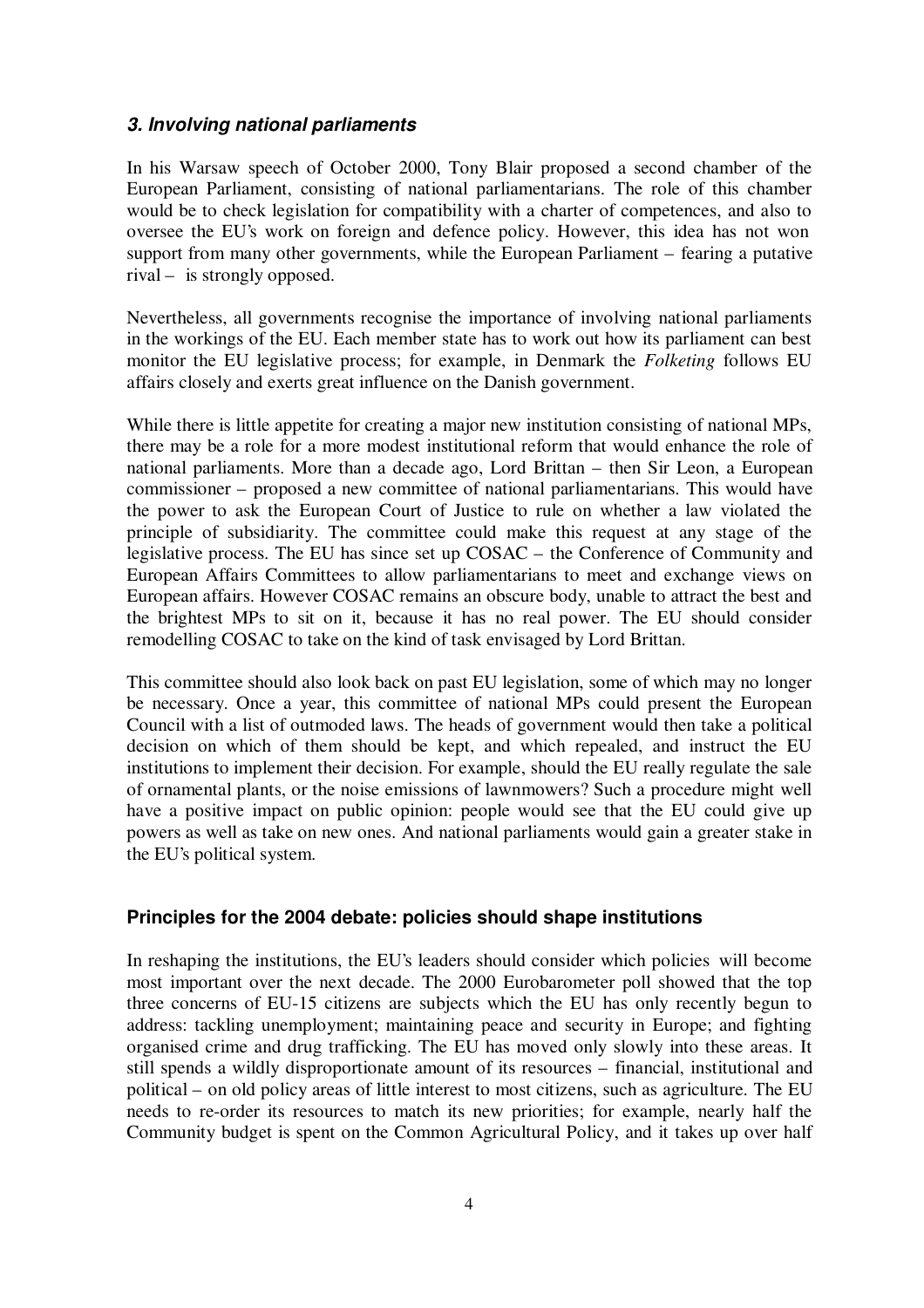of the 80,000 pages of EU rules and regulations (known as the *acquis)*. The EU also needs to re-deploy its officials to fit its changing activities. The old directorate-generals in the Commission – dealing with areas like internal administration – have plenty of bureaucrats, while new ones like Justice and Home Affairs consist of small teams stretched to the limit. There is a case for allocating more officials to the mergers task-force, and fewer to sport, for example.

Europe's leaders also need to show more imagination in thinking about how the enlarged Union will function. At present, they tend to assume it will just be a bigger version of the current EU. More member states and greater diversity will put the current structure under strain, but the difference will be more than arithmetical. There will be a qualitative change in the Union's ambitions, political dynamics and responsibilities.

In terms of ambitions, the enlarged Union should become a more important actor on the world stage because of its greater size and because of Washington's need for a strong ally. At the same time, most of its 25-plus members will have strong views on external policy. It will have to square a circle, between the small group of large countries which will drive foreign policy – owing to their size, and military and diplomatic assets – and the others, which will want to be involved, but are unwilling or unable to play a major role. The EU needs to find an answer to the question of how member states can meet in groups numbering between two and the total membership, without provoking resentment that a *directoire* of large states is running foreign policy. Soon there will be 25 members, increasing the risk of paralysis. The answer may lie in informal coalitions of countries with an interest in particular parts of the world: for example, Germany with the new member states on eastern policy, the southern member states on the Mediterranean and North Africa, or Finland and the Baltic states on the northern dimension.

The enlarged EU's political dynamics will change because it will have to become more flexible. The ability and willingness of member states to be integrated into the EU's policies will vary much more than in the current Union. Progress in individual policy areas – like economic reform, taxation and borders policies, as well as foreign policy – will often be driven by coalitions of the willing and able, rather than by the Franco-German relationship.

The old remedy for reconciling competing interests is an extension of qualified majority voting (QMV). This is unlikely to suffice in future: the policies left with unanimity are the most politically sensitive, so QMV will soon reach its limits. That is the reason why the open method of co-ordination – whereby governments set targets for themselves and publicly monitor each other's progress – should be used more often. In sensitive areas like taxation and labour markets, the EU will only be able to integrate through unanimity or the open method.

The EU already has a number of areas of flexibility, where the member states are involved in a policy area to different degrees – the most important are participation in the euro, border policies and defence. More issues like this will emerge after enlargement, where the new members are unwilling or unable to participate fully – energy taxation is one example. The Union needs to consider how to manage flexible coalitions successfully. The key is to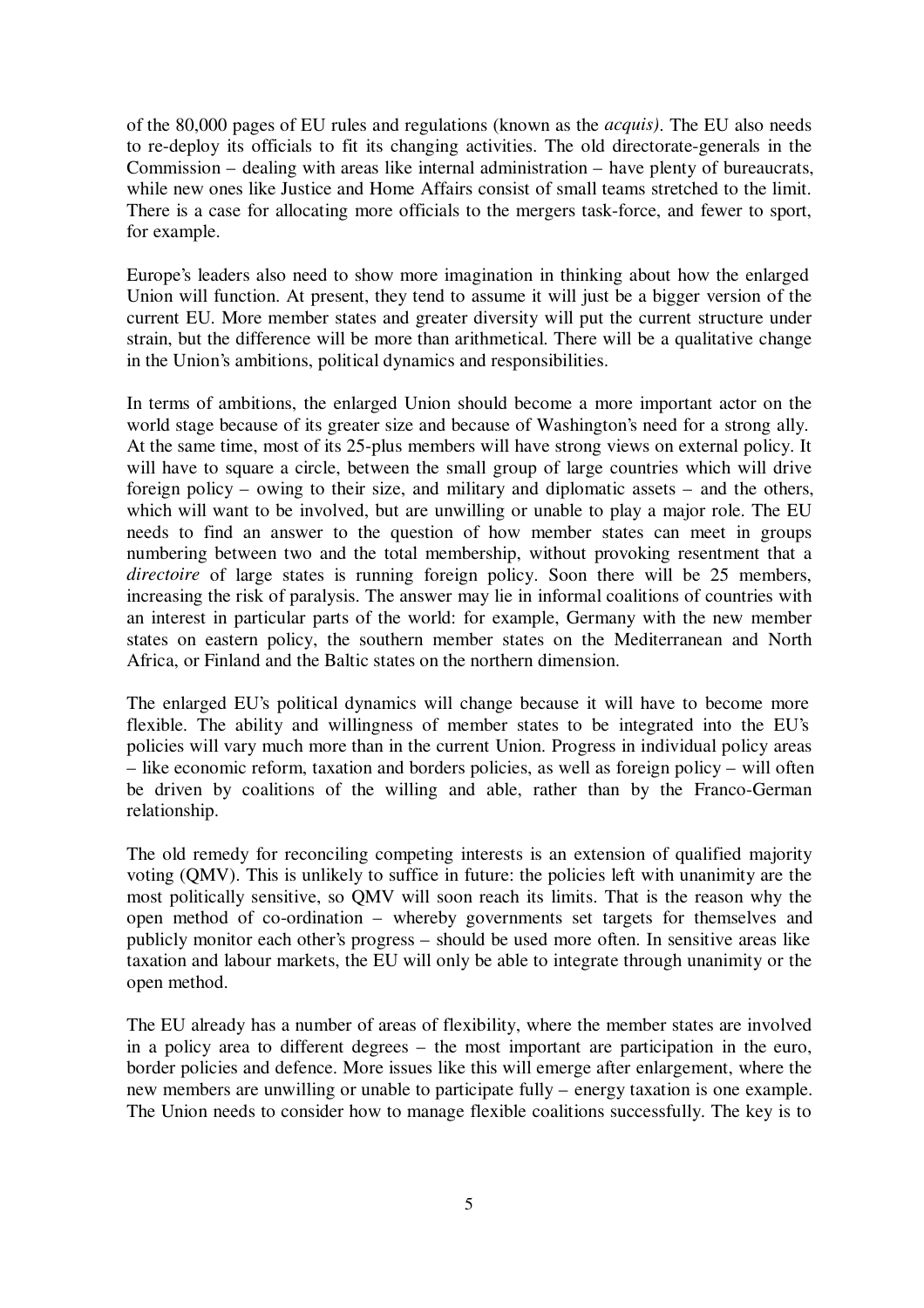ensure that it can maintain a consensus on the broad principles of European integration, even if members' involvement in individual policies varies.

The accession of ten new members will also bring the EU new responsibilities. It will cover another third of the European continent, and share a border with poor countries that need its help to achieve stability. The EU may not want to continue enlarging indefinitely, so it will need to forge new bonds with neighbours like Ukraine and Russia that are not based on membership aspirations. The Union will also need a much more coherent aid and development policy for its poorer and less stable neighbours, to prevent them from becoming security threats.

The EU needs to consider how to unite its different internal and external security policies. In particular, the division of the Union into three different 'pillars' may be unsustainable; at present, there is an uneasy and increasingly fuzzy separation between the areas of intergovernmental decision-making – for foreign and security policy, and the police and judicial co-operation parts of justice and home affairs – and the areas that are dealt with through the EU's institutions. For example, every one of the three pillars now supports some form of police co-operation, but in different fora and potentially with different aims.

#### **Aims for an EU constitution: short, clear and ambitious**

The Laeken declaration was right to call for a constitution for the Union. It needs a constitution not because of it aims to become a state, but in order to clarify the Union's purpose and the division of its powers. The idea of a constitution need not frighten the most eurosceptical member-states. A serious debate about the purpose and powers of the Union would draw the eurosceptics' sting. Those who want to clip the EU's wings should welcome an open debate about what the EU should and should not do. It is much better for Danish and British ministers to put forward publicly the arguments in favour of a constitution, and to lead the discussion on its content, than to play a defensive game by claiming that it will never happen.

A constitutional document or basic treaty is also essential to clarify to the people of central and eastern Europe what kind of Union they are joining and what its fundamental aims are. There is considerable confusion in the candidate countries that could turn to euroscepticism in some. The EU must be careful not to export its democratic deficit eastwards, and the candidate countries must be fully involved in writing the constitution.

But the final document has to be the right sort of constitution. It should not be just a messy amalgamation of the four existing treaties. The document needs to focus on outcomes, not just processes. Certainly, any constitution has to define the division of powers between political institutions. But the constitution's function should be to set out the EU's aims and clarify its purpose. It should not be concerned primarily with the minutiae of committee structures and competence-sharing. Those issues are important, but they should be detailed in an accompanying legal text. This second, technical part could then be changed by intergovernmental agreement rather than ratification by parliaments, to keep it up to date.